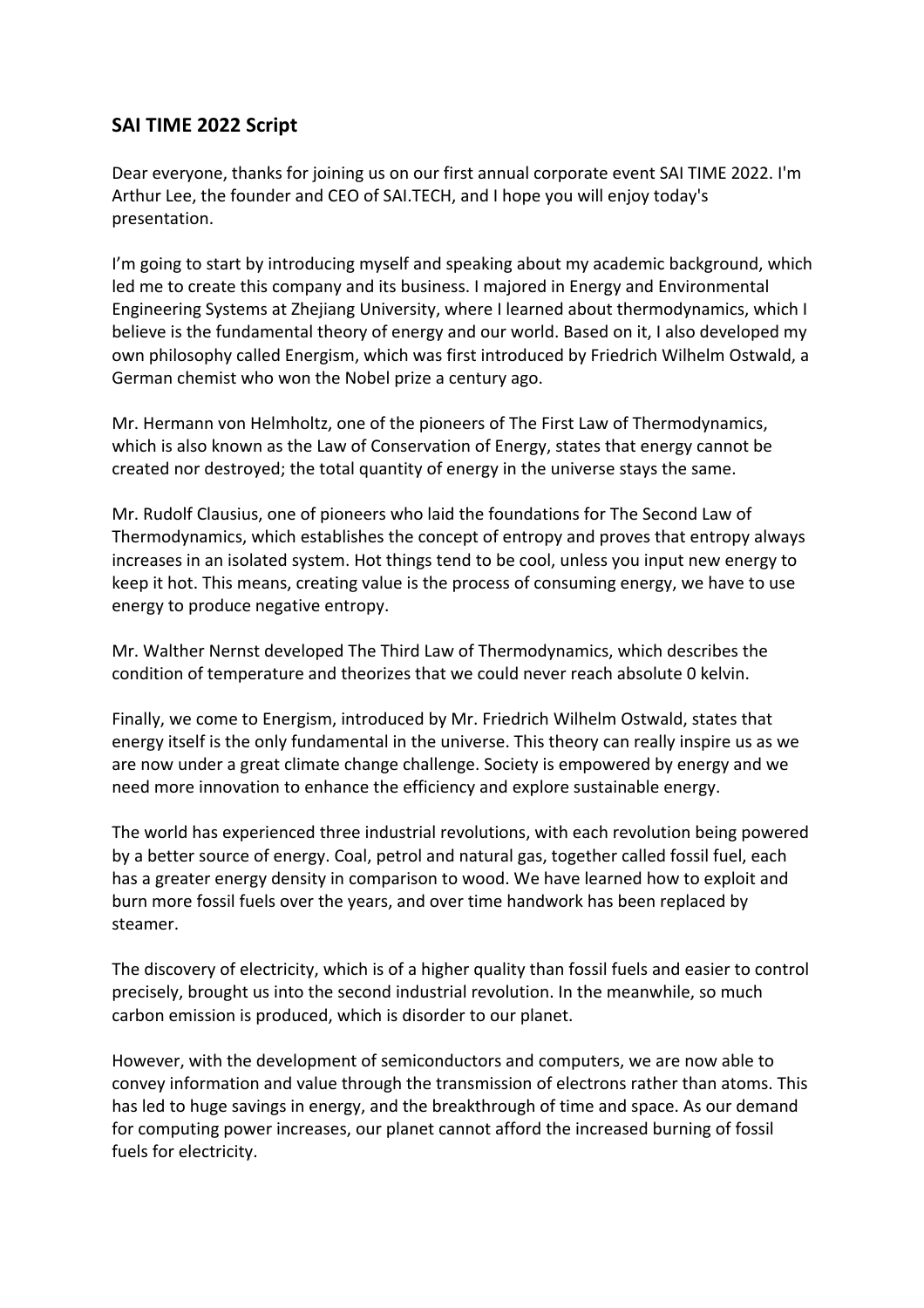However, energy is limited. Even in the computing industry, we need to shift our dependence away from unsustainable fossil fuels to clean energy and make computing sustainable.

The third industrial revolution, also known as the silicon-based world, is more efficient in all aspects to a carbon-based world. For example, just compare the ease with which we send communications and correspondences in the present to the length of time required in the past. Over a century ago, a correspondence would take up to a month or more to be received by the intended recipient, whereas now the same exchange takes seconds. We need greater innovation to find more energy and improve energy efficiency to empower a silicon-based future, or technically, our computing activities.

So, let's dive into the computing process, where we will focus on the process of Bitcoin mining. Bitcoin mining has the same procedure as other kinds of computing. We need to focus on the cost of mining rigs and electricity mainly.

This formula explains the process in a simplified way. Electricity plus data as the input, converted by chips and its embedded algorithms, gives us the computing result, which is value, such as validation of Bitcoin transactions, and then, heat.

In fact, since chips are just resistors, from an energy perspective, they transform 99% of electricity into heat. It's great thermal efficiency, because most traditional fossil fuel boiler systems that we are still using only have efficiencies of between 65-70%.

With no doubt, electricity is the major cost of computing. Currently, global traditional datacenters consume 1% of total electricity output, which is expected to grow to 3%-13% in 2030. Although challenged by most people, the Bitcoin mining datacenters are together accounting for 0.5% consumption of global electricity usage today, with a 74% clean energy penetration rate, which is much higher when compared to any other industry.

An undervalued part of this process is the waste heat, which is where SAI's innovation comes from. All chips or datacenters need cooling, because chips are resistors that convert 99% electricity into heat. Most of traditional datacenters are still using air cooling or fan cooling, which is a low efficient cooling method with average PUE above 1.5. This means 1 part electricity for computing requires 0.5 part for cooling.

On the other hand, our entire world requires a lot of heat -- warm and cozy rooms, airports, greenhouses -- we use 50% of the total energy to get heating services, and around 40% of global carbon emissions are generated by that procedure.

Satoshi Nakamoto, the person who developed Bitcoin and released the Bitcoin white paper, proposed a theory on BitcoinTalk a decade ago. In his theory, he explains, "The heat from your computer is not wasted if you use it to heat your home. If you're using electric heating where you live, then your computer's heat isn't a waste. The heating cost is equal if you use the heat from your computer. If you use cheaper heating methods, the waste is merely the difference in cost. If it is summer and you're using an air conditioner, then it's twice. Bitcoin generation should end up where it's cheapest. Maybe that will be in cold climates where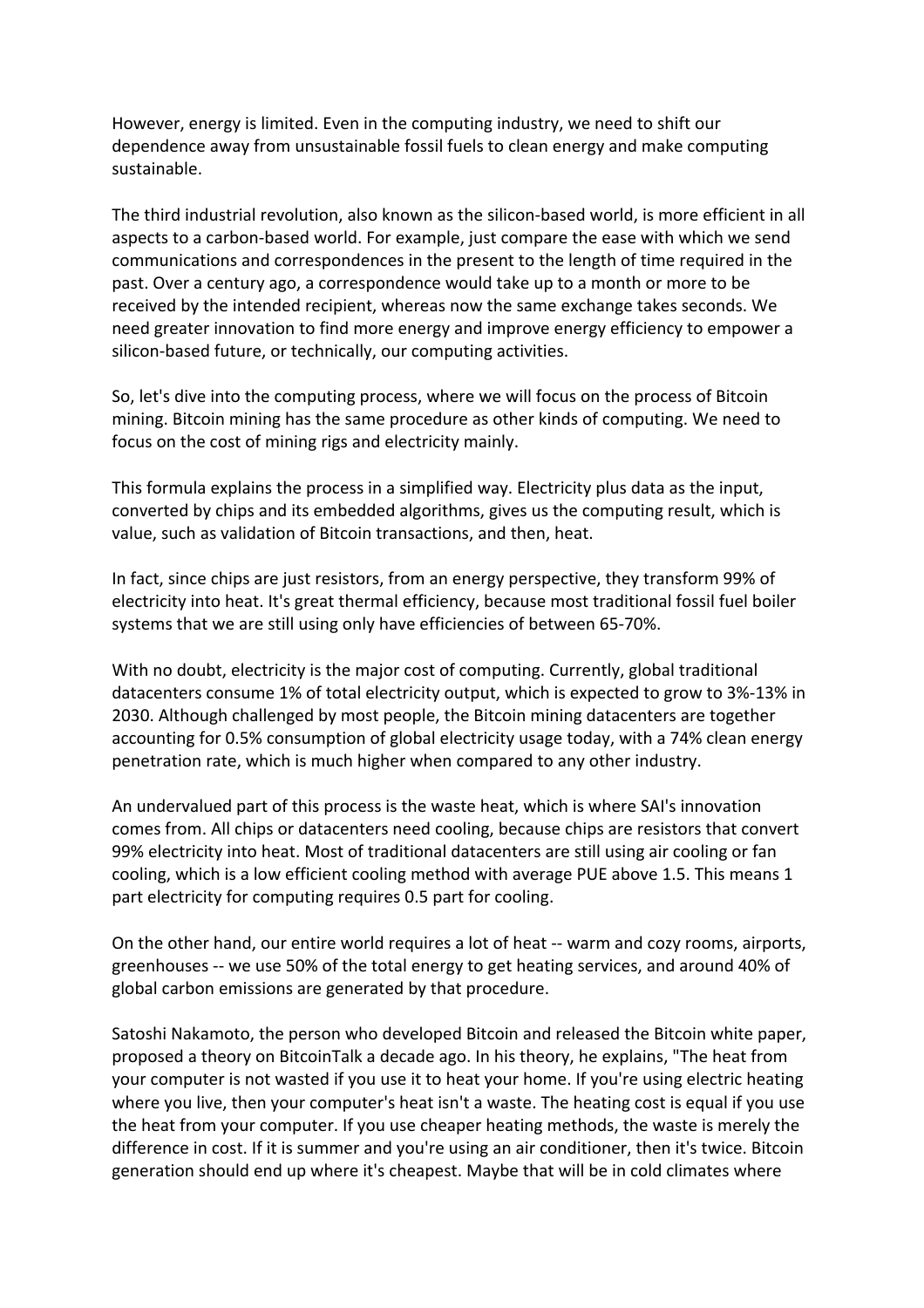there's electric heat, where it would be essentially free." This theory from 12 years ago is no longer an imaginary future. Through years of practice, SAI has realised this vision through recycling heat and energy. Next, I present a video about SAI.

Now, let me introduce our SAIHUB solution, an integrated and decentralized solution composed of 4 parts. It is created to reduce the major costs in the mining process and build a more efficient and sustainable infrastructure for Bitcoin mining.

This is how our SAIHUB was developed. The first generation of SAIHUB used 16nm chips. The power was 50kw, with hash rates around 350T. It could reuse waste heat for single house heating services. The second generation of SAIHUB was a step forward. It adopted 7- 8nm chips, with the power for a single SAIHUB being around 250kw, and hash rates leaping to 5P. This is enough to recycle the heat for a small community or an agricultural greenhouse, thus allowing us to provide large-scale heating services.

Now we have launched SAIHUB 3.0, the latest generation of our solution, which is more efficient, digitalized and customized. To improve efficiency, we plan to adopt 5nm chips, which could go down to 3nm chips in the future. Also, we will release our mobile application for cloud management, in which mining pools, wallets and browsers will be open-sourced and integrated. Furthermore, we will cooperate with chip and miner manufactures to build the next generation hash board and power supply based on our SAIHUB solutions. Let's take a closer look at the 4 components of our SAIHUB 3.0 now.

CAB is a better boiler that we developed for the heating industry. It has two main features:

1. A liquid-cooling system that is 5 times more efficient than air cooling. Hundreds of fans are replaced with 1 - 2 circulating water pumps, so that there is less noise and dust free. It is easier to maintain for the mining operator as well.

2. Waste heat utilization. We can reuse 85% - 90% of heat from the miner and provide hot water for heating services. Our CAB is a better heating source that could replace electric boilers, which is suitable for residential and agricultural heating scenarios.

BOX is a foldable and portable mining rig that provides an efficient way to turn excess energy into Bitcoin assets. The foldable structure makes it 7 times as portable as other containers. The simple installation procedure allows it to greatly save labour, time, and cost.

APP is an "all in one" cloud management master. With our APP, you can easily manage your assets, mining progress, energy and safety. For asset management, APP works as a decentralized wallet that allows users to manage their digital assets on their phone. The APP's mining management service provides access to mainstream mining pools and blockchain browsers, so that there is no need to download any additional apps or browsers.

For energy management, the APP includes various sensors and real-time displays of power and heat, through which you can easily see how much electricity you have consumed as well as the running status of your mining rigs. For safety management, the APP is equipped with remote controls, letting users manage safety utilities remotely. Finally, our APP is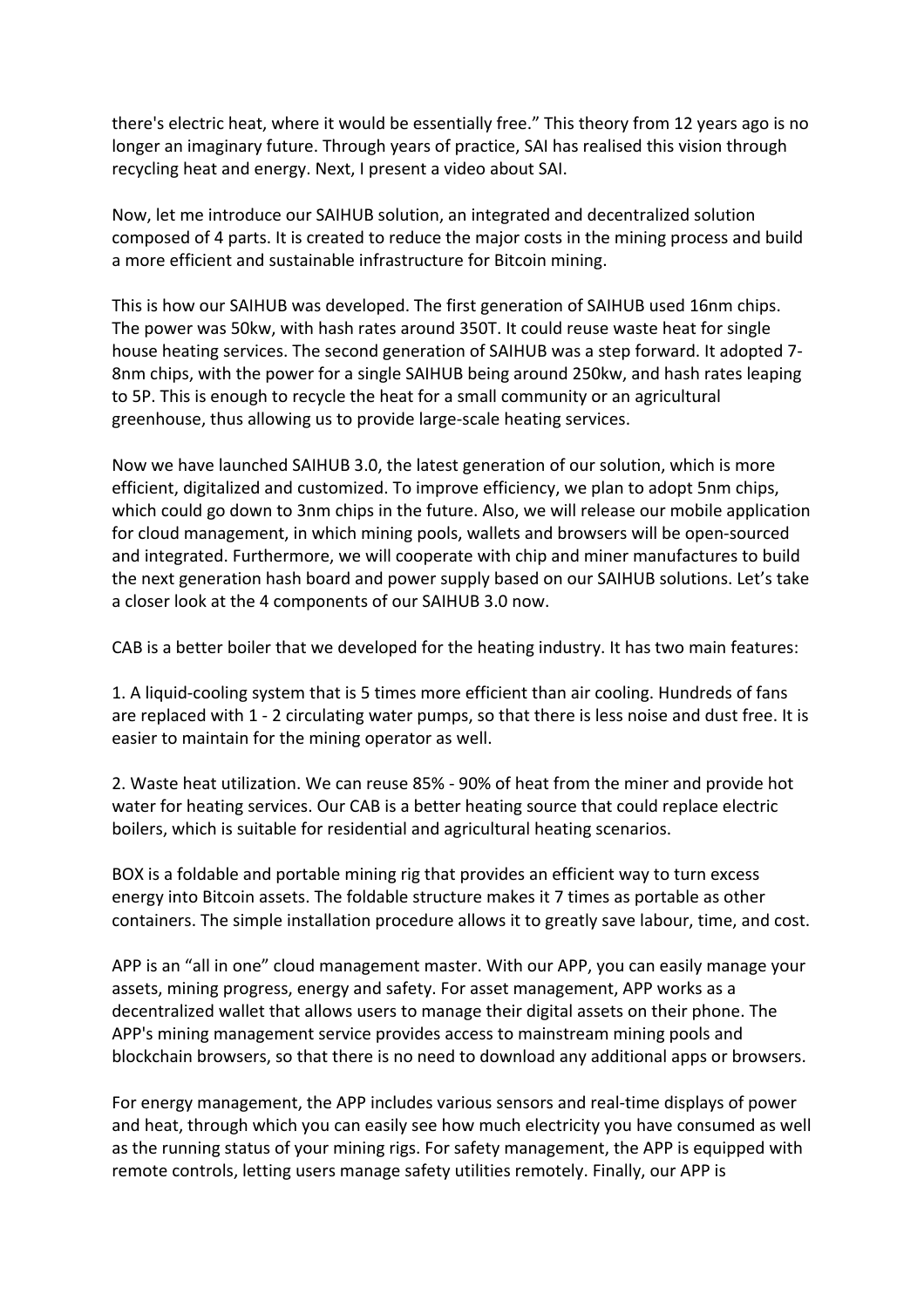compatible with mainstream cold wallet products, allowing users to store their digital assets in a "safe deposit box".

The SAIHUB PCB for hash board has 3 core features:

1. Intensive - It will be customized with high chip density and with good layout of components.

2. Efficient - Our PCB is made to meet the maximum efficiency so that it can host more chips in each PCB. We also adopt a standard structure for the chips that makes it suitable for overclocking.

3. Stable - It is designed for highly efficient liquid cooling, which lowers the rate of damage. Additionally, we will find advanced power supply solutions to adapt a liquid cooling system.

We have prepared a video to present SAIHUB. Now, let's turn our attention to the video.

The second part of our business that we want to introduce is SAIBTC. SAIBTC is a clean mining fund and a better access to own Bitcoin. When it comes to choosing Bitcoin as their digital assets, people have many reasons. But how can we obtain Bitcoin? By mining or trading? We think mining is a better way to own Bitcoin.

Mining is an investment procedure. When you invest in mining you become a shareholder of a decentralized bank. So, you must profit from this issue and settle procedure. The second aspect is that through mining, you can get cheaper Bitcoins, which is good for large-scale institutional investors.

I hope SAI will become your best partner when mining Bitcoin. We are professional and experienced, in both procedure and resources. We have a transparent and reliable management, which we believe will better guarantee our customers' profit.

Here you can see the step-by-step services that we provide for our customers. We provide services at all stages, from the point of procurement to the transportation, installation, and activation of the rigs, operation and maintenance, output and distribution, and up until disposal and circulation.

The third program I want to introduce today is SAILAB. SAILAB is our scientific hub of mining and crypto industry news. It is dedicated to produce in-time news, accurate analysis and industry trends. As we heard that many in both the media and the public think that the Bitcoin mining industry is costly and wasteful. In some countries, the industry is facing tough regulations. Even progressive figures, such as Elon Musk, thought Bitcoin mining was not clean. However, when we look at the scientific data, Bitcoin mining uses 40% - 50% clean power to empower the industry, showing that there is a huge potential for a clean transition of cryptocurrency infrastructure.

Our company's name, SAI, was created by taking the initial letter of the following three words: sustainable, available, and innovative. They are not only the developing philosophies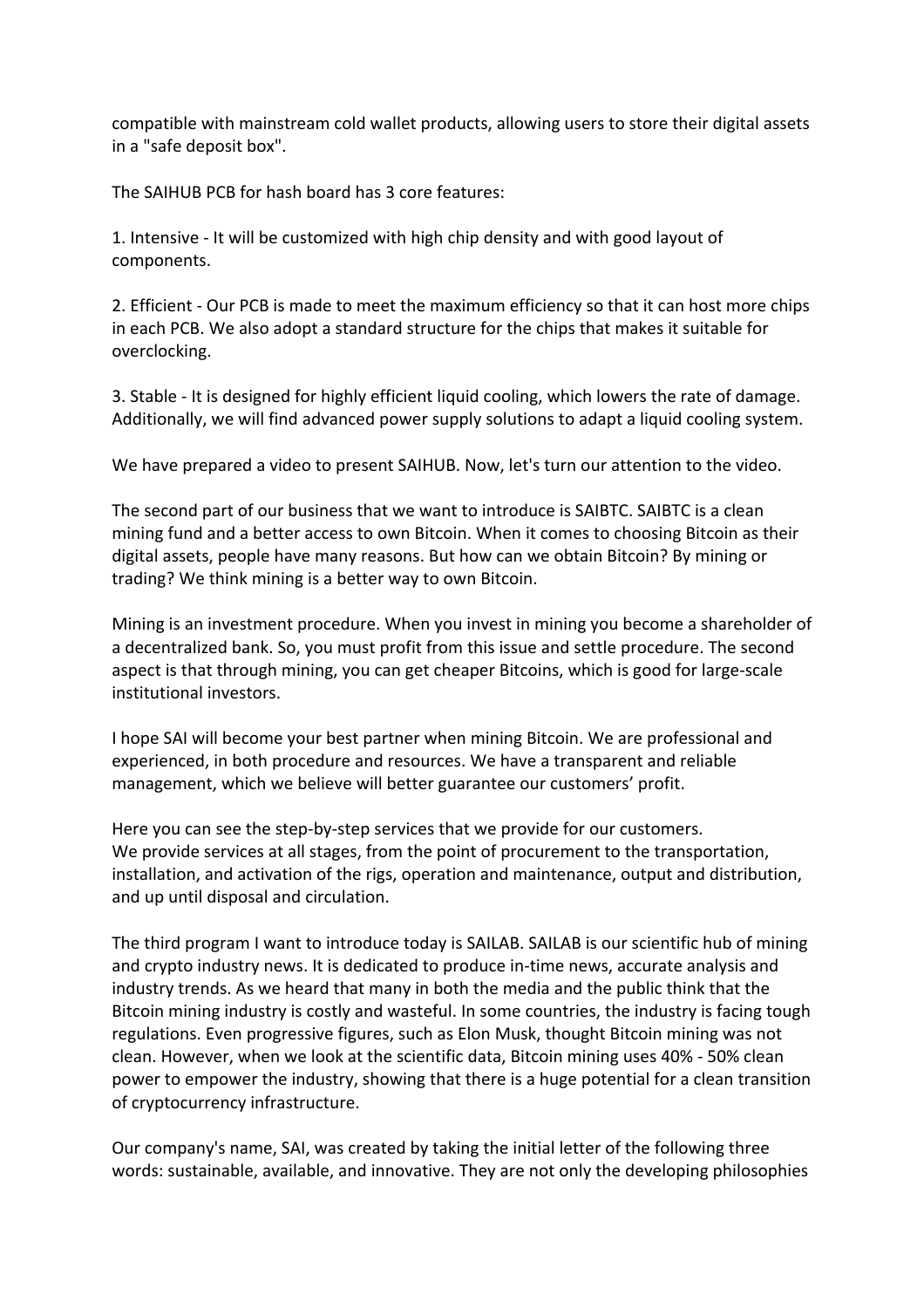of the company, but also represent the three missions that we as a clean-tech company are trying to accomplish. That is, sustainable mining, available power, and innovative heating.

Our first mission is with regards to sustainable mining. Bitcoin mining today mainly uses 5- 8nm chips, which are highly effective but also require incredible amounts of energy consumption. As the chips get more and more powerful, the more energy we will consume. This is because no matter how much technology advances, it cannot escape the fundamental law of the Conservation of Energy.

As explained by the laws of thermodynamics, increasing computing power means increasing energy consumption, which in today's society means increasing fossil fuel consumption. However, the continued use of fossil-fuels is not sustainable. There needs to be a long-term sustainable approach to underpin the silicon-based future. How can we decrease carbon emissions and re-use energy as much as possible without an alternative source of energy? This is SAI's first mission - building a sustainable mining infrastructure with sustainable energy.

Our second mission is called "Available Power". Clean power is currently too unstable for computing, due to it being reliant on fluctuating forces of nature. Additionally, clean power stations are mostly built in remote areas, so the costs of construction, maintenance, and transportation are relatively high. We find that some of the clean powers are not cheap, not stable, and not reliable for computing. So, we think that sustainable mining needs sustainable power. Through Bitcoin mining and our integrated solutions, we allow clean power to be monetized into digital assets on site, instead of wastage or storage.

The last mission, Innovative heating, is our top priority. Through waste heat recovery technology, we can save as much as 50% of the energy consumed and decrease the cost of both the computing and heating industries. The waste heat from chips is collected and put into various heating application scenarios, which can reduce our dependence on fossil fuels for heating purposes, which accounts for 40% of global carbon emissions. These three missions summarize the problems SAI intends to solve in order to provide for a green mining future.

Also, SAI takes ESG principles very seriously. We are fully committed to the principles of environmental, social and corporate governance. We released our 2021 sustainability report, as well as our carbon footprint report, proving our commitment to a sustainable future. We aim to be on the forefront of the transition, away from fossil fuels in the industry. We also plan to provide carbon audit services to industry players, which is an important step on the way toward carbon neutrality.

We talked a bit about Energism earlier. Next, I will introduce to you to how the SAI team employs this concept and how we strive to become energists as we cooperate with our partners. The two core concepts that guide our actions are open source and decentralization.

We think open source is a radical concept, allowing explosive innovation, through the free flow of information between peers. We at SAI are committed to employing the power of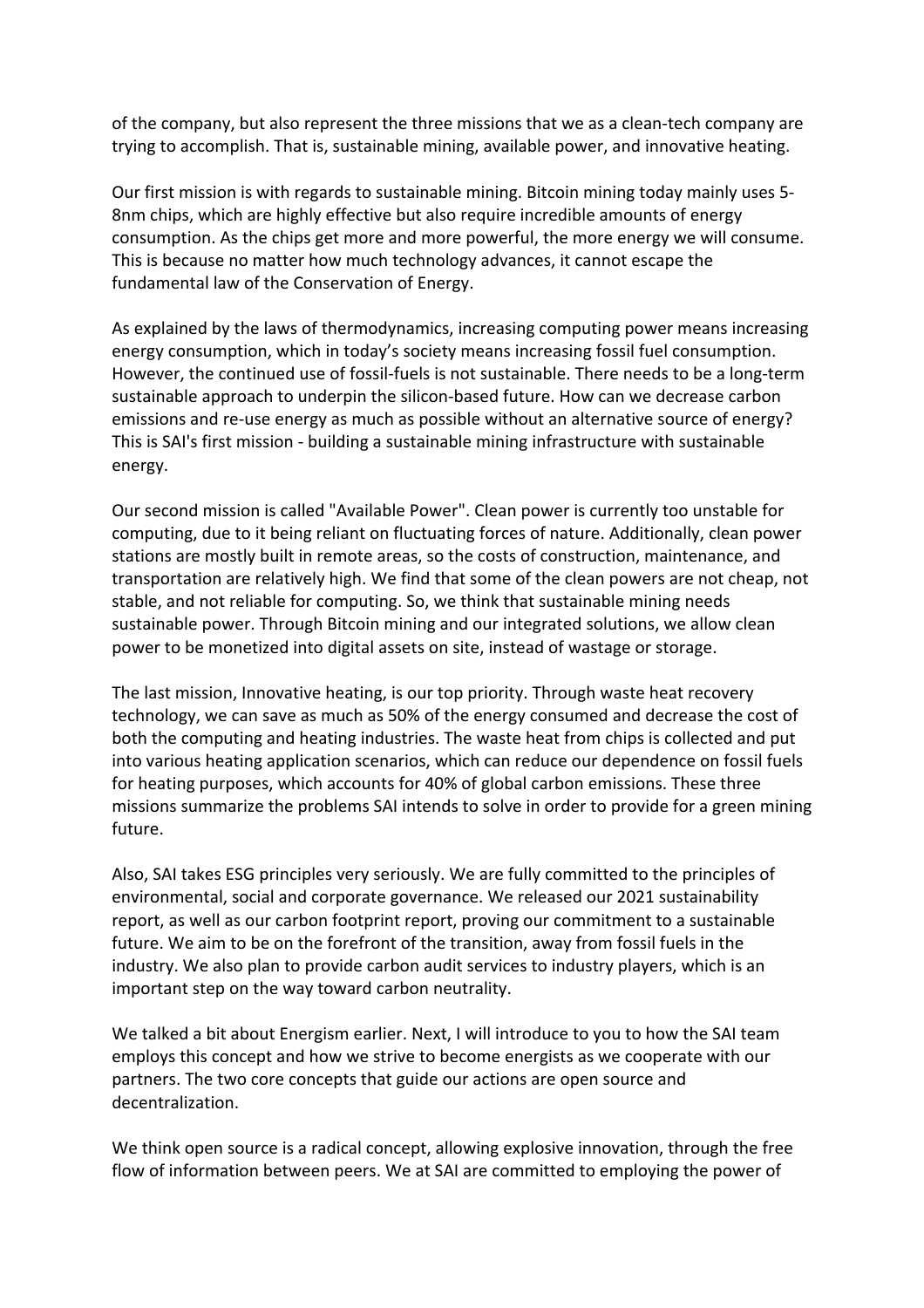open source to lead innovation in the new frontier of human progress. Open source allows us to attract and employ the most intelligent and efficient solutions to the problems facing us. In the spirit of open source, we are willing to open all of our patents and innovations with our partners.

The second concept is decentralization. We think Energy can be seen as a decentralized resource scattered all over the world, with various means of extraction. It is our goal as humans to cooperate to find new means of extracting and collecting energy for the benefit of all mankind. These two concepts together with the concept of Energism, make up what we at SAI call Energist, our guiding principle for carrying the company into the forefront of future tech.

SAI's internal strategy is summarized by the word TREE, representing teamwork, risk control, expenditures and equity. Since the establishment of the company, our team members have worked with distributed coordination around the world. We aim to build a strong and highly efficient team, which is why we have a flat management. We are also willing to share options with all team members.

Meanwhile, our company structure is organized as a Fibonacci tree, as you can see on the screen. Different branches represent different teams of the company. For example, SAIHEAT, SAIWATT, SAIBYT are like leaves on the tree, finding power, heating and computing resource. SAIHEAT focuses on liquid cooling and the heating reuse system. SAIWATT is responsible for finding more clean power and assistance for the operations. SAIBYTE works on developing the computing software ecosystem. SAICHIP aims to find access to improve the chip's efficiency.

SAIMETA mainly concentrates on Marketing, ESG, Transaction and Acquisition. SAIFIAT and SAIFOCI are like the trunk of the tree, providing a foundation for risk management and balanced expenditures for the company. SAIFIAT plays a significant role in Fundraising, Issuance, Auditing and Trading. While SAIFOCI is responsible for facility, organization, compliance and integration.

SAI aims to cultivate the seeds of the green energy revolution through the employment of efficient mining techniques. We imitated the plant photosynthesis and concluded our own business logic as mining photosynthesis. The electricity and fund play the role of CO2 and water. The chips together with the algorithm resemble the chloroplast. The bitcoin generated by this procedure resembles the organics. Lastly, the heat for miner is like the O2 for creatures.

SEED represents the DNA of our cooperation model with partners, that is, SAI + Energy + Energist + DAO. By collaborating with clean power providers, large-scale miners and heating operators, we strive to integrate these fields and create the most efficient Bitcoin mining solutions. As for DAO, which means decentralized autonomous organization, we naturally protect our customers, investors and partners as we build a mining forest on a global scale. Now let's turn our attention to a short video to illustrate these concepts.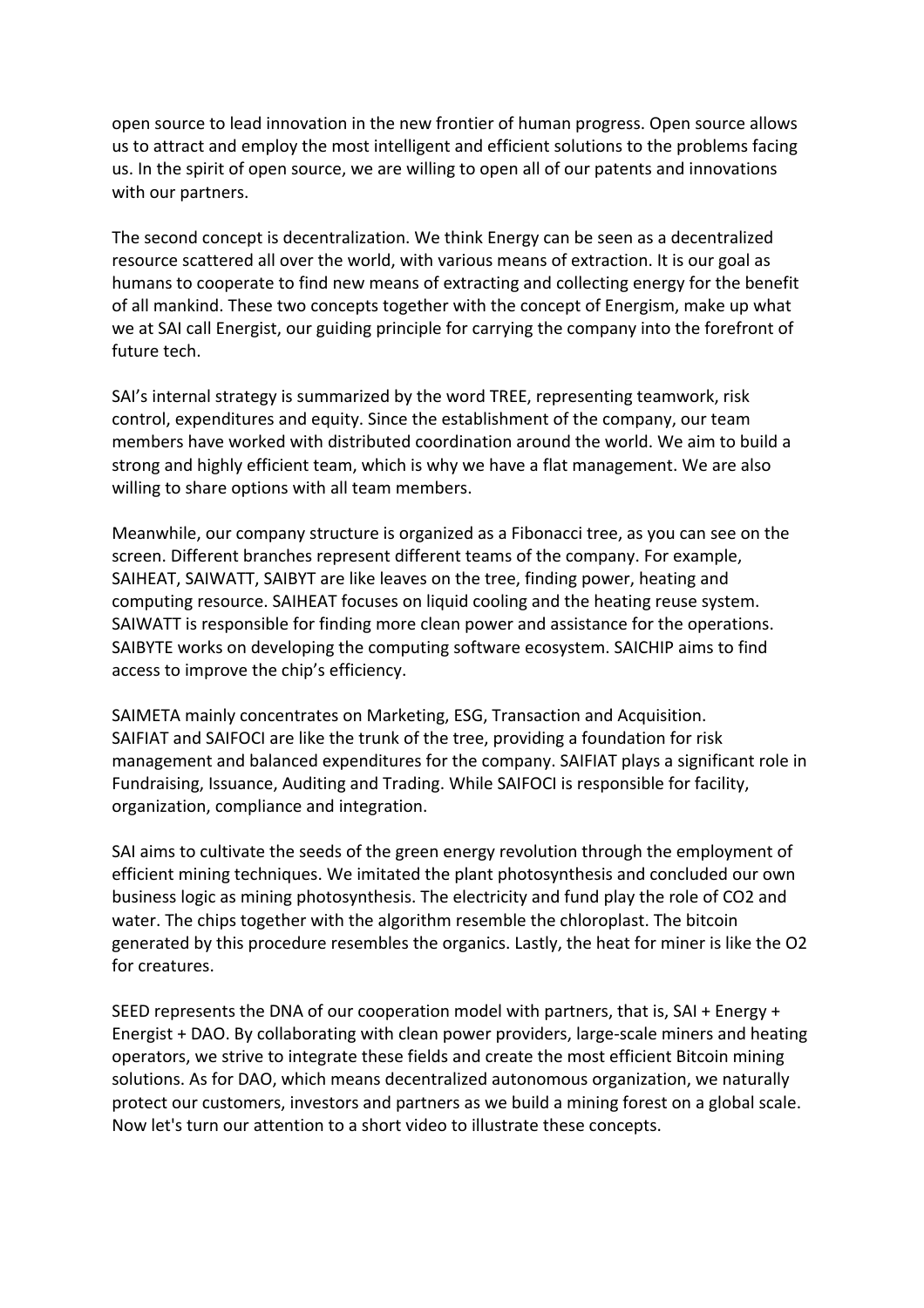Next, let me briefly introduce myself. I was born in 1993 and have always had a passion for entrepreneurship. I dropped out of university to put my ideas into practice, by creating my own business revolving around cryptocurrency mining and green energy. I also published a book called Computing, discussing the future of computing and energy. This is what grew into SAI, the company I'm running today. My second book, Energism, is coming soon. In Energism I will further discuss applications from the concept of energy science. Please look forward to it.

Here are our experienced and professional creators of the company. They are responsible for the different branches of our operations. We fight shoulder to shoulder to advance our company's goals together. We are an equal opportunity company that encourages members and experts, from all backgrounds, to join us in the future.

As for our holders, we are financially backed by many highly influential investors. BitMain and ZHENCHENG Capital are our strategic investors. Taking this opportunity, I would like to express my gratitude to BitMain, the world-leading mining manufacturer. They have given us so much support. I would also like to thank ZHENCHENG Capital for their support on the capital market. We are also immensely grateful for the support that all of the investors have given us. For the future, we would love to welcome more investors who are interested in joining us.

We have an international and diverse builder team. The team consists of 18 motivated, talented young members, who are located all over the world, and are a strong fighting force. The average age of the team is 31 years old, with 40% of the team members being female. They are ambitious and working to help shape the green future and make the world better.

As we near the end of the presentation, I am beyond excited to announce the most uplifting news of today. That is that we are going public on Nasdaq. Again, we would like to extend our immense gratitude and appreciation to all of our global investors, business partners, and team members. Thank you all for your support and hard work, which has been instrumental in making SAI come this far. Regarding our listing on Nasdaq, SAI will march into the global market and serve more global customers in the future.

In closing, let me share my favourite quote from John D. Rockefeller who innovated the modern energy structure of oil and petrol. He said, "Our destiny offers not the cup of despair, but the chalice of opportunity." A new era is coming. With the advent of web 3.0, we have great challenges and great opportunities. It is now our time to take the chalice of opportunity and start a new energy revolution.

Visit our website today and join us in making the world better. Thank you!

#### **Cheering Messages from Our Financial Investors (video clips stating congrats to SAI):**

**Jianwei Li: Managing Partner @Zhencheng Capital**